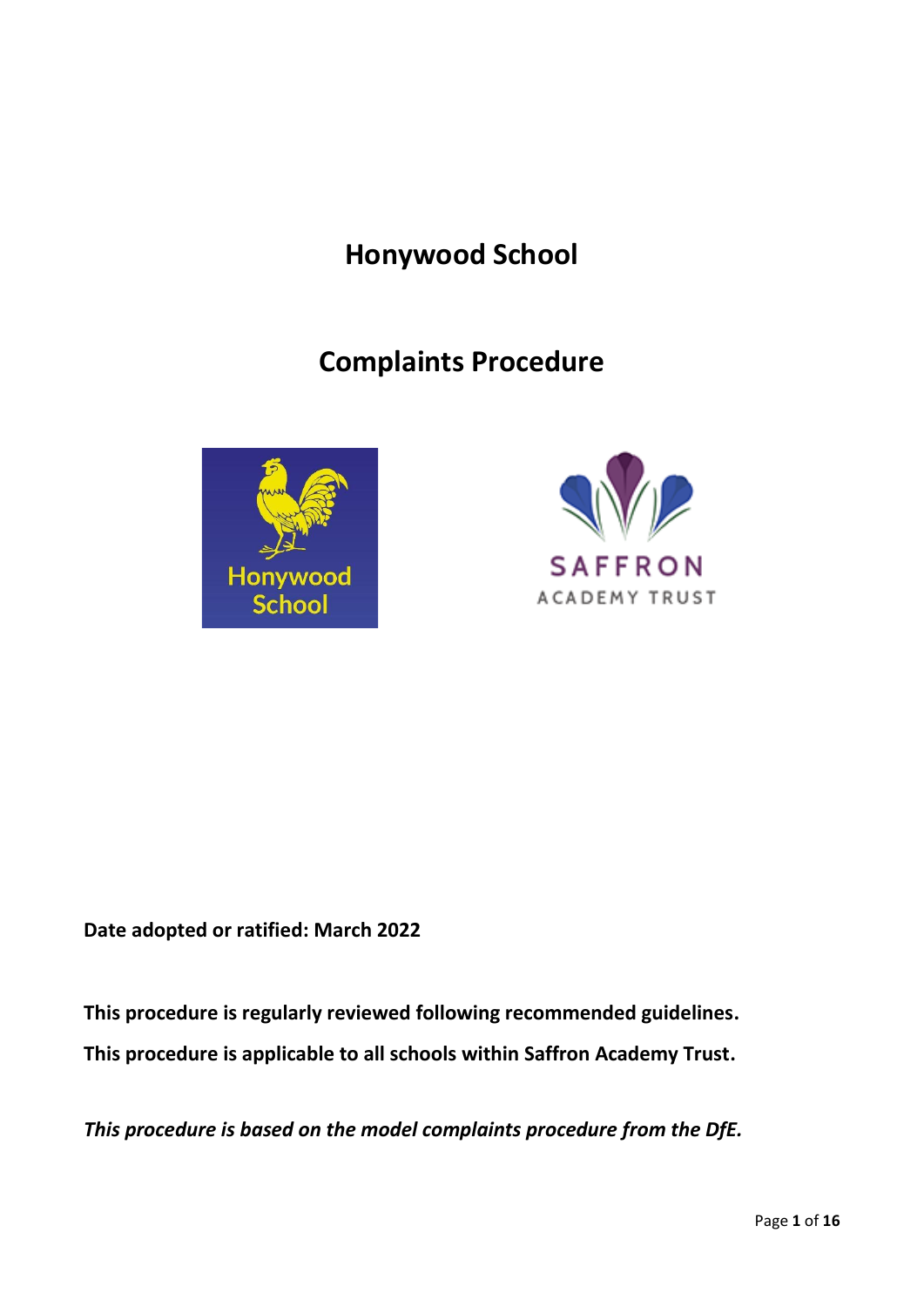#### **Who can make a complaint?**

This complaints procedure is not limited to parents or carers of children that are registered at the school. Any person, including members of the public, may make a complaint to Honywood School about any provision of facilities or services that we provide. Unless complaints are dealt with under separate statutory procedures (such as appeals relating to exclusions or admissions), we will use this complaints procedure.

#### **The difference between a concern and a complaint**

A concern may be defined as '*an expression of worry or doubt over an issue considered to be important for which reassurances are sought'*.

A complaint may be defined as '*an expression of dissatisfaction however made, about actions taken or a lack of action*'.

**It is in everyone's interest that concerns and complaints are resolved at the earliest possible stage.** Many issues can be resolved informally, without the need to use the formal stages of the complaints procedure. Honywood School takes concerns seriously and will make every effort to resolve the matter as quickly as possible.

If you have difficulty discussing a concern with a particular member of staff, we will respect your views. In these cases, Miss Hannah Giles (the Clerk to the Governing Body) will refer you to another staff member. Similarly, if the member of staff directly involved feels unable to deal with a concern, Miss Giles will refer you to another staff member. The member of staff may be more senior but does not have to be. The ability to consider the concern objectively and impartially is more important.

We understand however, that there are occasions when people would like to raise their concerns formally. In this case, Honywood School will attempt to resolve the issue internally, through the stages outlined within this complaints procedure.

#### **How to raise a concern or make a complaint**

A concern or complaint can be made in person, in writing or by telephone. They may also be made by a third party acting on behalf on a complainant, as long as they have appropriate consent to do so.

Complaints against school staff (except the Headteacher) should be made, in the first instance, to Miss Hannah Giles (the Clerk to the Governing Body) via the school office*.* Please mark them as Private and Confidential.

Complaints that involve or are about the Headteacher should be addressed to Mr Tim Styles (the Chair of Governors), via the school office. Please mark them as Private and Confidential.

Complaints about the Chair of Governors, any individual governor or the whole governing body should be addressed to Miss Hannah Giles (the Clerk to the Governing Body) via the school office. Please mark them as Private and Confidential.

Complaints about the Chief Executive Officer (CEO) or a trustee of the Trust, should be addressed to Mr Mark Hayes (the Chair of Trustees) via the trust office. Please mark them as Private and Confidential.

For ease of use, a template complaint form is included at the end of this procedure. If you require help in completing the form, please contact the school office. You can also ask a third-party organisation, for example Citizens Advice, to help you.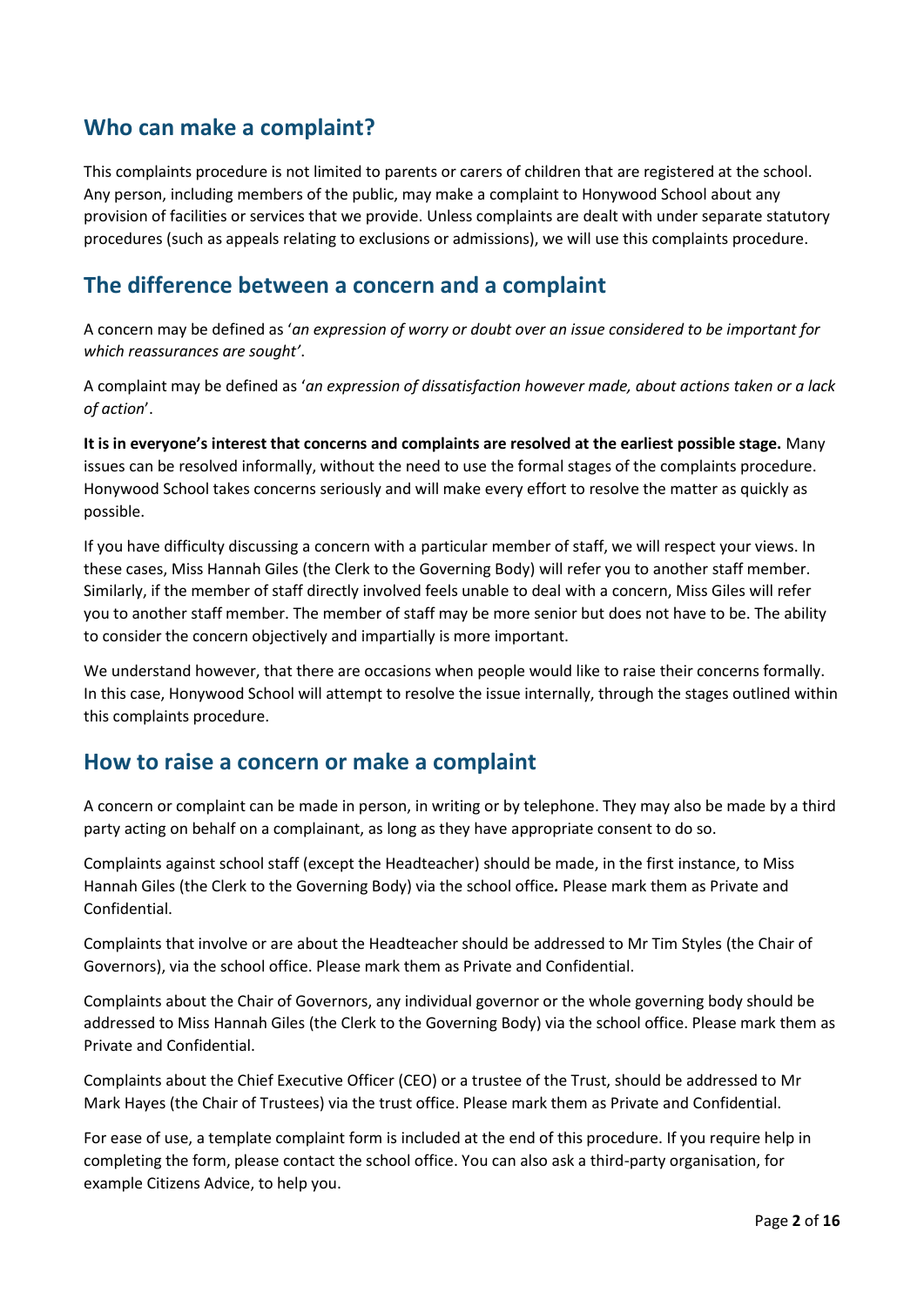In accordance with equality law, we will consider making reasonable adjustments if required, to enable complainants to access and complete this complaints procedure. For instance, providing information in alternative formats, assisting complainants in raising a formal complaint or holding meetings in accessible locations.

### **Anonymous complaints**

We will not normally investigate anonymous complaints. However, the Headteacher or Chair of Governors, if appropriate, will determine whether the complaint warrants an investigation.

### **Time scales**

You must raise the complaint within three months of the incident or, where a series of associated incidents have occurred, within three months of the last of these incidents. We will consider complaints made outside of this time frame if exceptional circumstances apply.

### **Complaints received outside of term time**

We will consider complaints made outside of term time to have been received on the first school day after the holiday period.

### **Scope of this complaints procedure**

This procedure covers all complaints about any provision of community facilities or services by Honywood School, other than complaints that are dealt with under other statutory procedures, including those listed below.

| <b>Exceptions</b>       | Who to contact                                                                        |
|-------------------------|---------------------------------------------------------------------------------------|
| <b>Admissions</b><br>to | Concerns about admissions should be handled through a separate process - either       |
| schools                 | through the appeals process or via the local authority.                               |
| Matters likely          | Complaints about child protection matters are handled under our child protection      |
| to require a            | and safeguarding policy and in accordance with relevant statutory guidance.           |
| Child                   |                                                                                       |
| Protection              | If you have serious concerns, you may wish to contact the local authority             |
| Investigation           | designated officer (LADO) who has local responsibility for safeguarding or the Multi- |
|                         | Agency Safeguarding Hub (MASH). LADO: by phone on 03330 139 797 or by e-              |
|                         | mail: lado@essex.gov.uk MASH: by phone on 0345 603 7627. During out of hours or       |
|                         | bank holidays, call the emergency duty team on 0345 606 1212                          |
| Exclusion of            | Further information about raising concerns about exclusion can be found at:           |
| children from           | www.gov.uk/school-discipline-exclusions/exclusions.                                   |
| school*                 |                                                                                       |
|                         | *complaints about the application of the behaviour policy can be made through the     |
|                         | school's complaints procedure.                                                        |
|                         | https://www.honywoodschool.com/attachments/download.asp?file=208&type=pdf             |
| Whistleblowing          | We have an internal whistleblowing procedure for all our employees, including         |
|                         | temporary staff and contractors.                                                      |
|                         |                                                                                       |
|                         | The Secretary of State for Education is the prescribed person for matters relating to |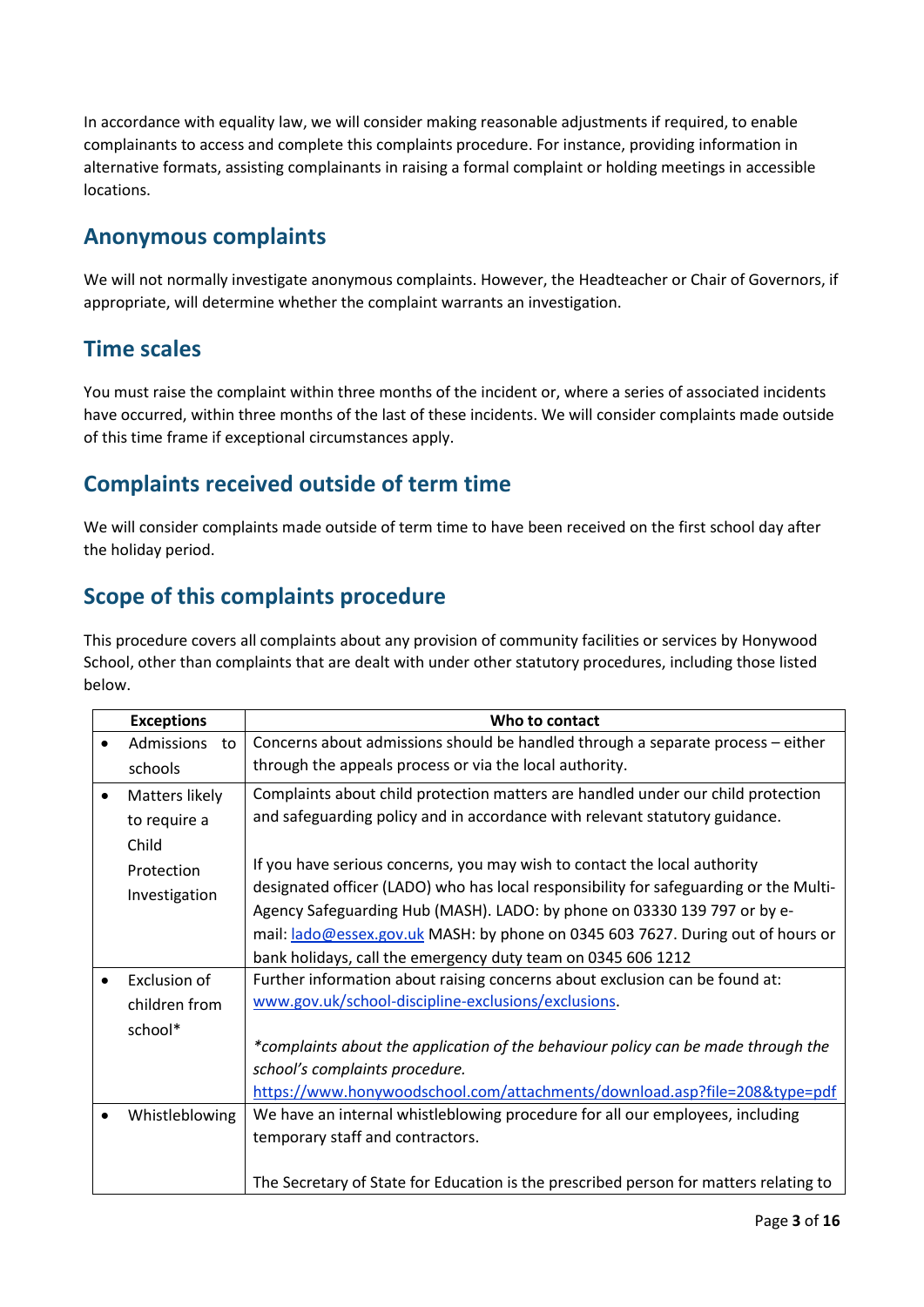|                     | education for whistle-blowers in education who do not want to raise matters direct<br>with their employer. Referrals can be made at: www.education.gov.uk/contactus<br>Volunteer staff who have concerns about our school should complain through the<br>school's complaints procedure. You may also be able to complain direct to the LA or |
|---------------------|----------------------------------------------------------------------------------------------------------------------------------------------------------------------------------------------------------------------------------------------------------------------------------------------------------------------------------------------|
|                     | the Department for Education (see link above), depending on the substance of your<br>complaint.                                                                                                                                                                                                                                              |
| Staff<br>grievances | Complaints from staff will be dealt with under the school's internal grievance<br>procedures.                                                                                                                                                                                                                                                |
| Staff conduct       | Complaints about staff will be dealt with under the school's internal disciplinary<br>procedures, if appropriate.                                                                                                                                                                                                                            |
|                     | Complainants will not be informed of any disciplinary action taken against a staff<br>member as a result of a complaint. However, the complainant will be notified that                                                                                                                                                                      |
|                     | the matter is being addressed.                                                                                                                                                                                                                                                                                                               |

If other bodies are investigating aspects of the complaint, for example the police, local authority (LA) safeguarding teams or Tribunals, this may impact on our ability to adhere to the timescales within this procedure or result in the procedure being suspended until those public bodies have completed their investigations. If this happens, we will inform you of a proposed new timescale.

If a complainant commences legal action against Honywood School in relation to their complaint, we will consider whether to suspend the complaints procedure until those legal proceedings have concluded.

### **Resolving complaints**

At each stage in the procedure, Honywood School wants to resolve the complaint. If appropriate, we will acknowledge that the complaint is upheld in whole or in part. In addition, we may offer one or more of the following:

- an explanation
- an admission that the situation could have been handled differently or better
- an assurance that we will try to ensure the event complained of will not recur
- an explanation of the steps that have been or will be taken to help ensure that it will not happen again and an indication of the timescales within which any changes will be made
- an undertaking to review school policies in light of the complaint
- an apology.

### **Withdrawal of a complaint**

If a complainant wants to withdraw their complaint, we will ask them to confirm this in writing.

### **Stage 1 – Informal complaints**

It is to be hoped that most concerns can be expressed and resolved on an informal basis.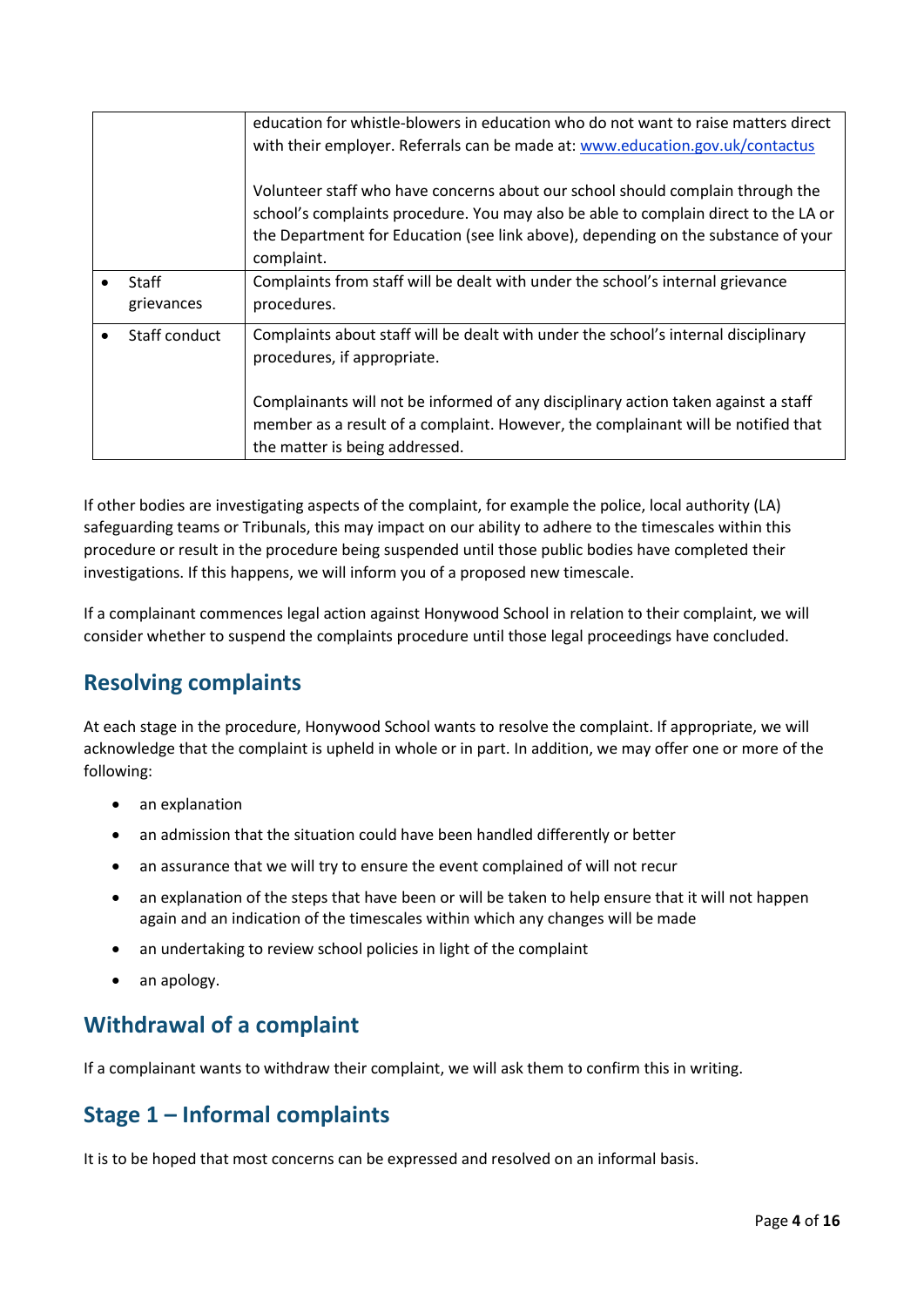Concerns should be raised with either the class teacher, Learning Group Leader, Cohort Leader or other member of staff below the level of a member of the senior leadership team. Complainants should not approach individual governors to raise concerns or complaints. They have no power to act on an individual basis and it may also prevent them from considering complaints at Stage 3 of the procedure.

At the conclusion of their investigation, the appropriate person investigating the complaint will provide a response within 10 school days of the date of receipt of the complaint.

If the issue remains unresolved, the complainant may wish to proceed to stage 2.

## **Stage 2 – Formal complaints**

Formal complaints must be made to the Clerk to the Governing Body (unless they are about the Headteacher), via the school office. This may be done in person or in writing (preferably on the Complaint Form).

The Clerk will record the date the complaint is received and will acknowledge receipt of the complaint in writing (either by letter or email) within 3 school days.

Within this response, the Headteacher will seek to clarify the nature of the complaint, ask what remains unresolved and what outcome the complainant would like to see. The Headteacher can consider whether a face to face meeting is the most appropriate way of doing this.

*Note: The Headteacher may delegate the investigation to another member of the school's senior leadership team but not the decision to be taken.*

During the investigation, the Headteacher (or investigator) will:

- if necessary, interview those involved in the matter and/or those complained of, allowing them to be accompanied if they wish
- keep a written record of any meetings/interviews in relation to their investigation.

At the conclusion of their investigation, the Headteacher will provide a formal written response within 10 school days of the date of receipt of the complaint.

If the Headteacher is unable to meet this deadline, the Clerk will provide the complainant with an update and revised response date.

The response will detail any actions taken to investigate the complaint and provide a full explanation of the decision made and the reason(s) for it. Where appropriate, it will include details of actions Honywood School will take to resolve the complaint.

The Clerk will advise the complainant of how to escalate their complaint should they remain dissatisfied with the outcome of Stage 2.

If the complaint is about the Headteacher, or a member of the governing body (including the Chair or Vice-Chair), a suitably skilled governor will be appointed to complete all the actions at Stage 2.

Complaints about the Headteacher must be made to the Chair of Governors, via the school office.

Complaints about either the Chair of Governors, any individual governor or the whole governing body must be made to the Clerk, via the school office.

If the complaint is: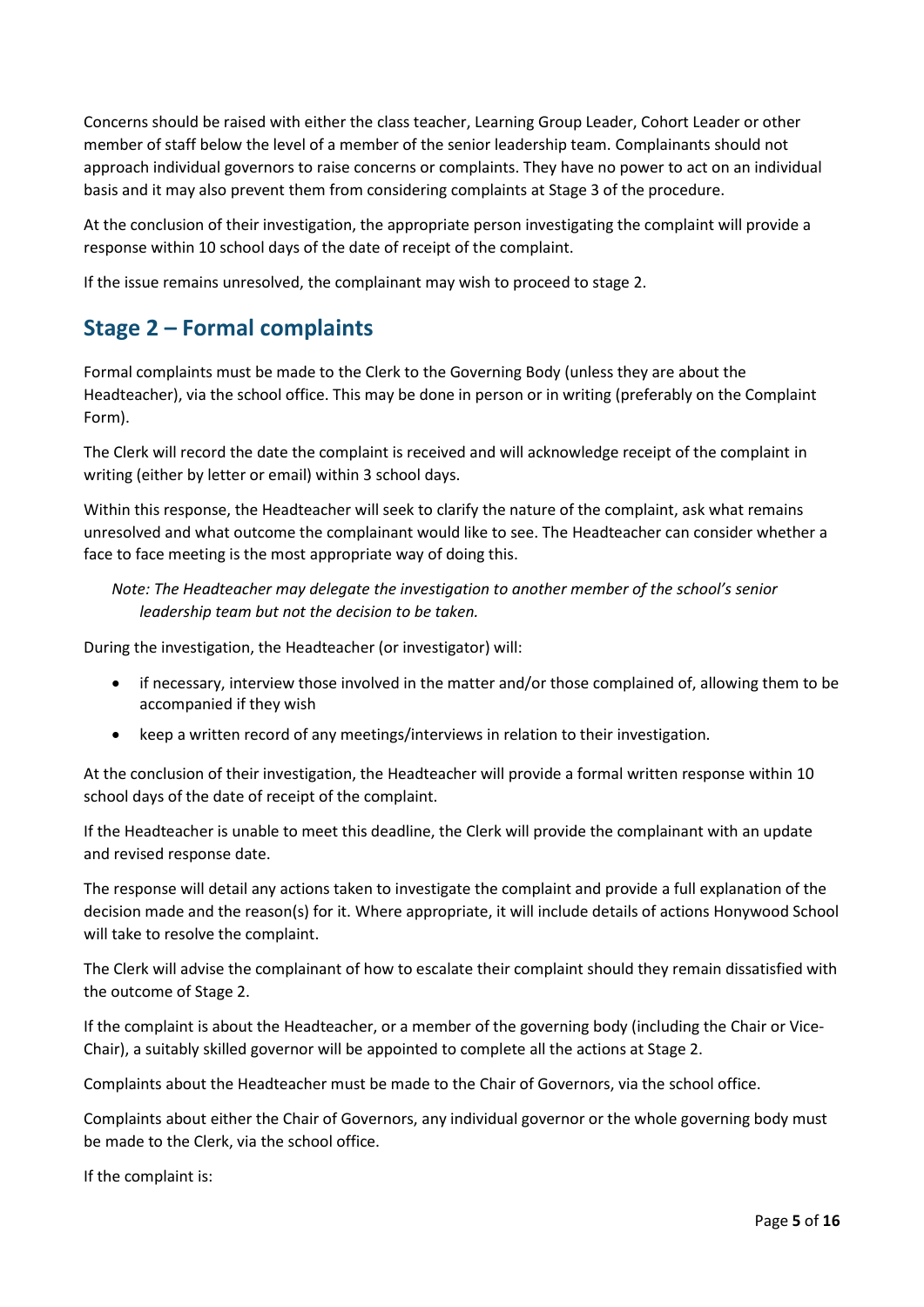- jointly about the Chair and Vice Chair or
- the entire governing body or
- the majority of the governing body

Stage 2 will be escalated to the CEO of the Trust.

### **Stage 3 – Panel Hearing**

If the complainant is dissatisfied with the outcome at Stage 2 and wishes to take the matter further, they can escalate the complaint to Stage 3 – a panel hearing consisting of at least three people who were not directly involved in the matters detailed in the complaint with one panel member who is independent of the management and running of the school. This is the final stage of the complaints procedure.

A request to escalate to Stage 3 must be made to the Clerk, via the school office, within 10 school days of receipt of the Stage 2 response.

The Clerk will record the date the complaint is received and acknowledge receipt of the complaint in writing (either by letter or email) within 3 school days.

Requests received outside of this time frame will only be considered if exceptional circumstances apply.

The Clerk will write to the complainant to inform them of the date of the meeting. They will aim to convene a meeting within 20 school days of receipt of the Stage 2 request. If this is not possible, the Clerk will provide an anticipated date and keep the complainant informed.

If the complainant rejects the offer of three proposed dates, without good reason, the Clerk will decide when to hold the meeting. It will then proceed in the complainant's absence on the basis of written submissions from both parties.

If the complaint is:

- jointly about the Chair and Vice Chair or
- the entire governing body or
- the majority of the governing body

Stage 3 will be heard by the trustees and an independent panel member.

A complainant may bring someone along to the panel meeting to provide support. This can be a relative or friend. Generally, we do not encourage either party to bring legal representatives to the committee meeting. However, there may be occasions when legal representation is appropriate.

For instance, if a school employee is called as a witness in a complaint meeting, they may wish to be supported by union and/or legal representation.

*Note: Complaints about staff conduct will not generally be handled under this complaints procedure. Complainants will be advised that any staff conduct complaints will be considered under (Human Resources) staff disciplinary procedures, if appropriate, but outcomes will not be shared with them.* 

Representatives from the media are not permitted to attend.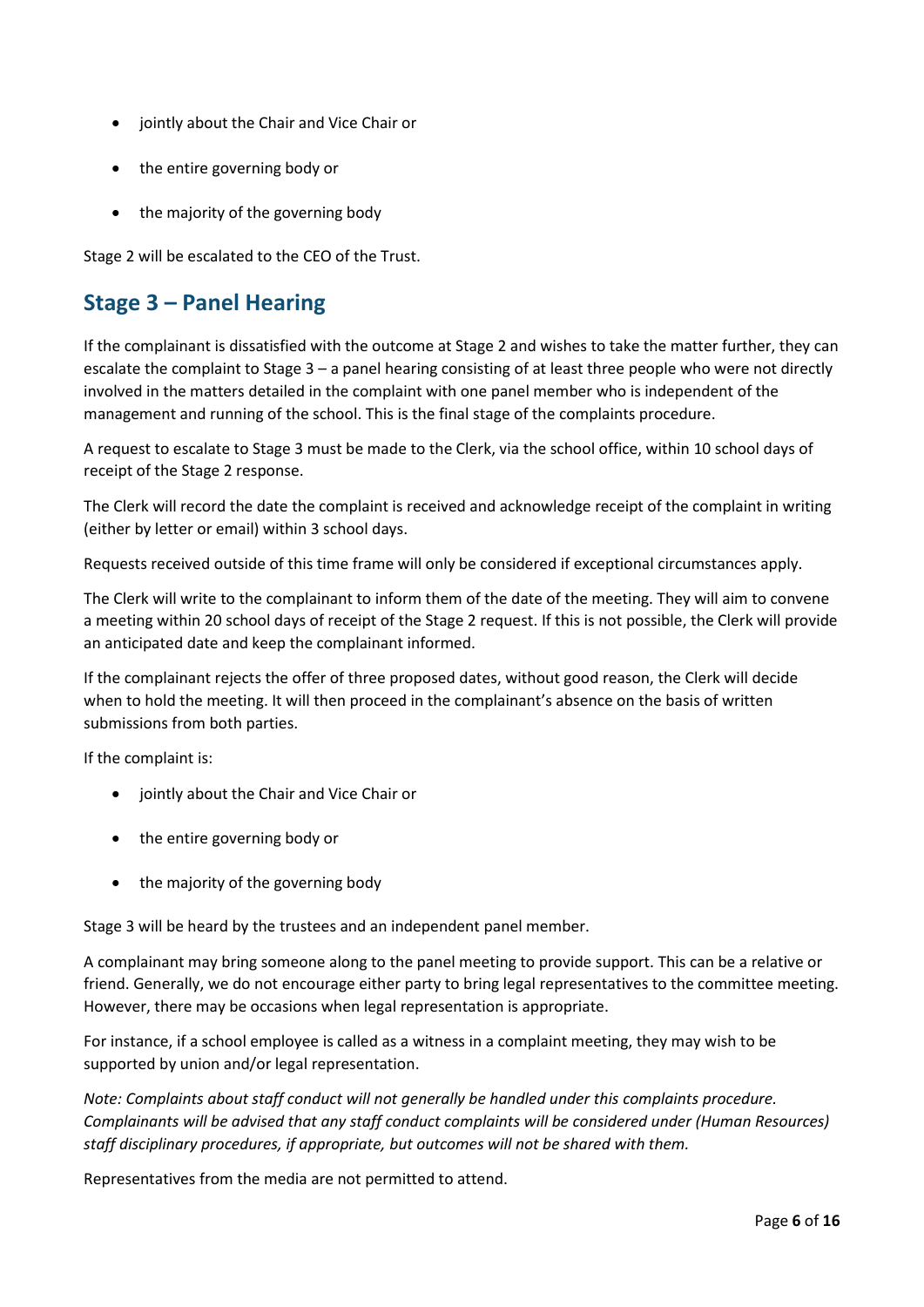At least 5 school days before the meeting, the Clerk will:

- confirm and notify the complainant of the date, time and venue of the meeting, ensuring that, if the complainant is invited, the dates are convenient to all parties and that the venue and proceedings are accessible
- request copies of any further written material to be submitted to the committee at least 5 school days before the meeting.

Any written material will be circulated to all parties at least 3 school days before the date of the meeting. The committee will not normally accept, as evidence, recordings of conversations that were obtained covertly and without the informed consent of all parties being recorded.

The committee will also not review any new complaints at this stage or consider evidence unrelated to the initial complaint to be included. New complaints must be dealt with from Stage 1 of the procedure.

The meeting will be held in private. Electronic recordings of meetings or conversations are not normally permitted unless a complainant's own disability or special needs require it. Prior knowledge and consent of all parties attending must be sought before meetings or conversations take place. Consent will be recorded in any minutes taken.

The committee will consider the complaint and all the evidence presented. The committee can:

- uphold the complaint in whole or in part
- dismiss the complaint in whole or in part.

If the complaint is upheld in whole or in part, the committee will:

- decide on the appropriate action to be taken to resolve the complaint
- where appropriate, recommend changes to the school's systems or procedures to prevent similar issues in the future.

The Chair of the Committee will provide the complainant and Honywood School with a full explanation of their decision and the reason(s) for it, in writing, within 5 school days.

The letter to the complainant will include details of how to contact the Education and Skills Funding Agency (ESFA) if they are dissatisfied with the way their complaint has been handled by Honywood School.

The response will detail any actions taken to investigate the complaint and provide a full explanation of the decision made and the reason(s) for it. Where appropriate, it will include details of actions Honywood School will take to resolve the complaint.

The panel will ensure that those findings and recommendations are sent by electronic mail or otherwise given to the complainant and, where relevant, the person complained about. Furthermore, they will be available for inspection on the school premises by the proprietor and the head teacher.

A written record will be kept of all complaints, and of whether they are resolved at the preliminary stage or proceed to a panel hearing, along with what actions have been taken, regardless of the decision.

All correspondence statements and records relating to individual complaints will be kept confidential, except where the Secretary of State or a body conducting an inspection under section 109 of the 2008 Act requests access to them.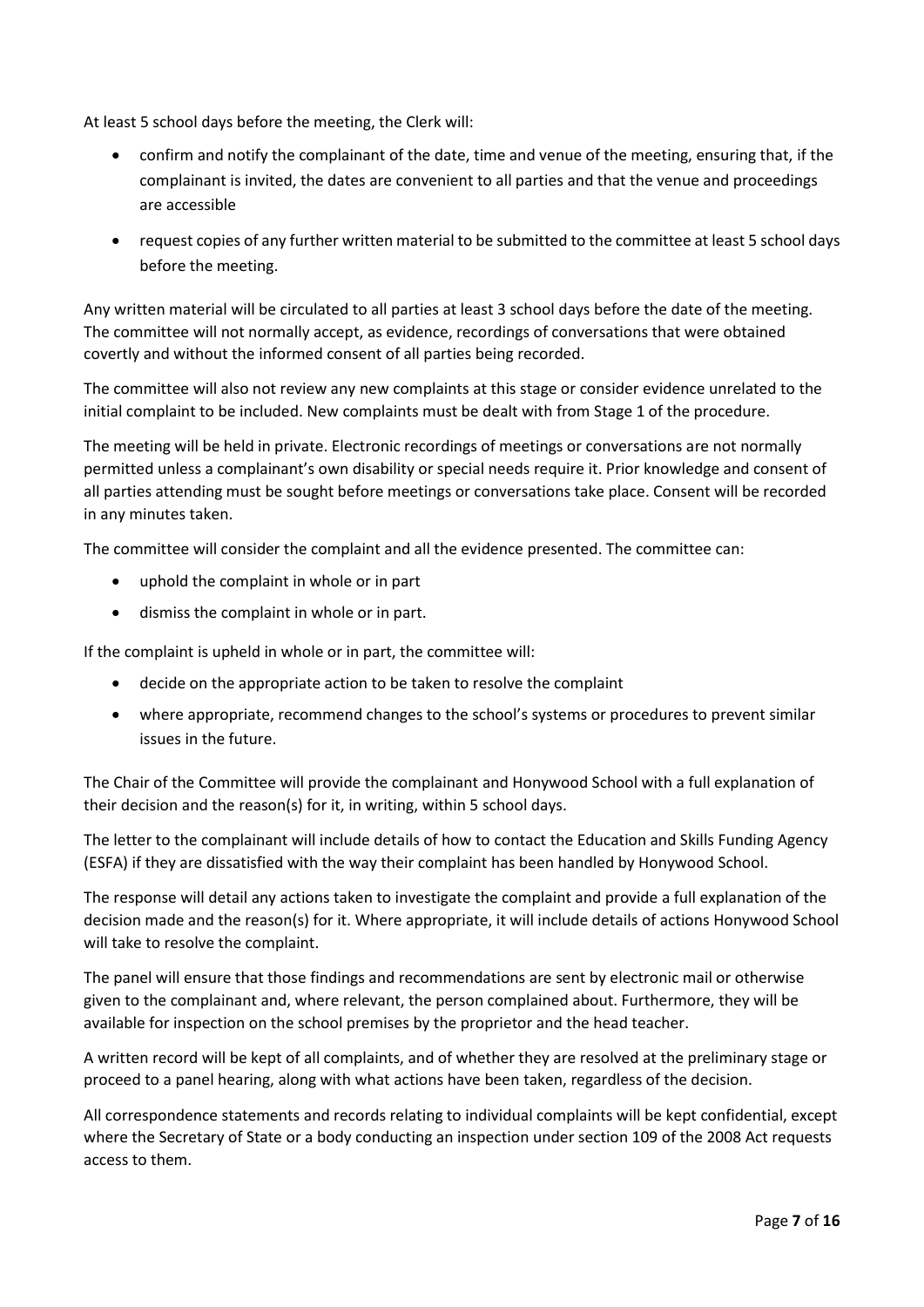## **Complaints escalated to or about the Trust, CEO or Trustee**

If a complaint is escalated to Saffron Academy Trust "the trust" or if a complainant wishes to complain directly about the trust, then the complaint should be sent to the CEO to be investigated. A complaint may only be escalated to the Trust if stages 1-3 of the complaints procedure have been completed.

The CEO will write to the complainant acknowledging the complaint within 3 school days of the date that the written request was received. The acknowledgement will confirm that the complaint will now be investigated and will confirm the date for providing a response to the complainant.

Following the investigation, the CEO will write to the complainant confirming the outcome within 10 school days of the date that the letter was received. If this time limit cannot be met, the CEO will write to the Complainant explaining the reason for the delay and providing a revised date.

If the complaint concerns the CEO or a Trustee, the complaint should be investigated by the Chair of the Trust Board. If a formal complaint form is received about the Chair, the complaint will be referred to the Vice Chair for investigation

#### *NB. Where the Chair of the Trust Board has investigated the complaint, they will write the letter of outcome to the Complainant and provide a copy to the CEO.*

If the complainant is not satisfied with the outcome of the previous stage, the complainant should write to the Clerk to the Trust Board asking for the complaint to be heard before a Complaint Panel, within 10 school days.

The Clerk will record the date the complaint is received and acknowledge receipt of the complaint in writing (either by letter or email) within 3 school days.

Requests received outside of this time frame will only be considered if exceptional circumstances apply.

The Clerk will write to the complainant to inform them of the date of the meeting. They will aim to convene a meeting within 20 school days of receipt of the request. If this is not possible, the Clerk will provide an anticipated date and keep the complainant informed.

If the complainant rejects the offer of three proposed dates, without good reason, the Clerk will decide when to hold the meeting. It will then proceed in the complainant's absence on the basis of written submissions from both parties.

If the complaint is:

- jointly about the Chair and Vice Chair or
- the entire trust board or
- the majority of the trust board

Stage 3 will be heard by a completely independent committee panel.

The Complaint Panel will consist of three members. None of the three members of the Complaint Panel will have been involved in the incidents or events which led to the complaint, or have been involved in dealing with the complaint in the previous stages, of have any detailed prior knowledge of the complaint.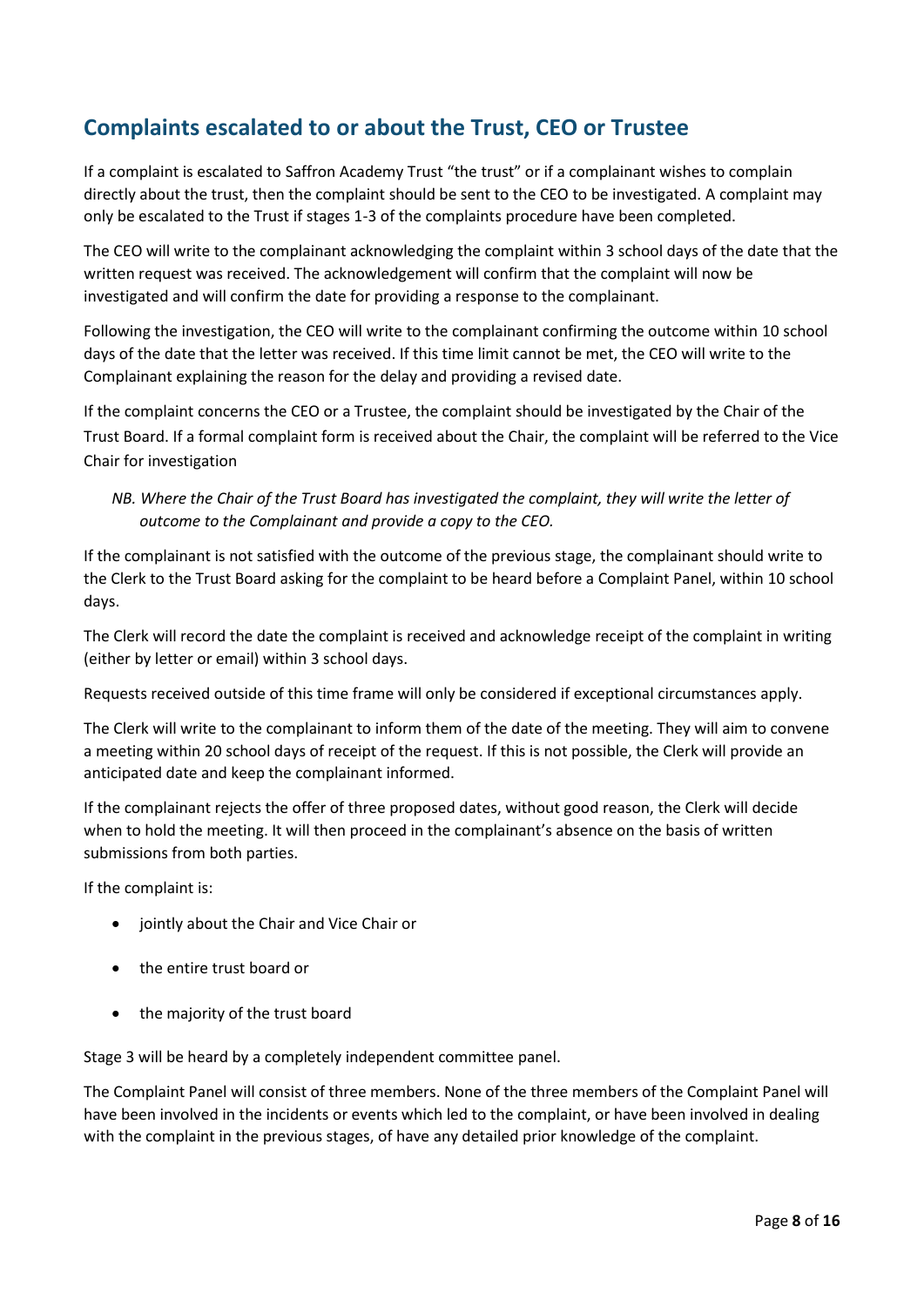One of the Complaint Panel members will be independent of the management and running of the Academy Trust. This means that the independent Complaint Panel member will not be a Trustee or an employee of the Trust.

A complainant may bring someone along to the panel meeting to provide support. This can be a relative or friend. Generally, we do not encourage either party to bring legal representatives to the committee meeting. However, there may be occasions when legal representation is appropriate.

For instance, if a trust employee is called as a witness in a complaint meeting, they may wish to be supported by union and/or legal representation.

*Note: Complaints about staff conduct will not generally be handled under this complaints procedure. Complainants will be advised that any staff conduct complaints will be considered under staff disciplinary procedures, if appropriate, but outcomes will not be shared with them.* 

Representatives from the media are not permitted to attend.

At least 5 school days before the meeting, the Clerk will:

- confirm and notify the complainant of the date, time and venue of the meeting, ensuring that, if the complainant is invited, the dates are convenient to all parties and that the venue and proceedings are accessible
- request copies of any further written material to be submitted to the committee at least 5 school days before the meeting.

Any written material will be circulated to all parties at least 3 school days before the date of the meeting. The committee will not normally accept, as evidence, recordings of conversations that were obtained covertly and without the informed consent of all parties being recorded.

The committee will also not review any new complaints at this stage or consider evidence unrelated to the initial complaint to be included. New complaints must be dealt with from Stage 1 of the procedure.

The meeting will be held in private. Electronic recordings of meetings or conversations are not normally permitted unless a complainant's own disability or special needs require it. Prior knowledge and consent of all parties attending must be sought before meetings or conversations take place. Consent will be recorded in any minutes taken.

The committee will consider the complaint and all the evidence presented. The committee can:

- uphold the complaint in whole or in part
- dismiss the complaint in whole or in part.

If the complaint is upheld in whole or in part, the committee will:

- decide on the appropriate action to be taken to resolve the complaint
- where appropriate, recommend changes to the school's systems or procedures to prevent similar issues in the future.

The Chair of the Committee will provide the complainant and Saffron Academy Trust with a full explanation of their decision and the reason(s) for it, in writing, within 5 school days.

The letter to the complainant will include details of how to contact the Education and Skills Funding Agency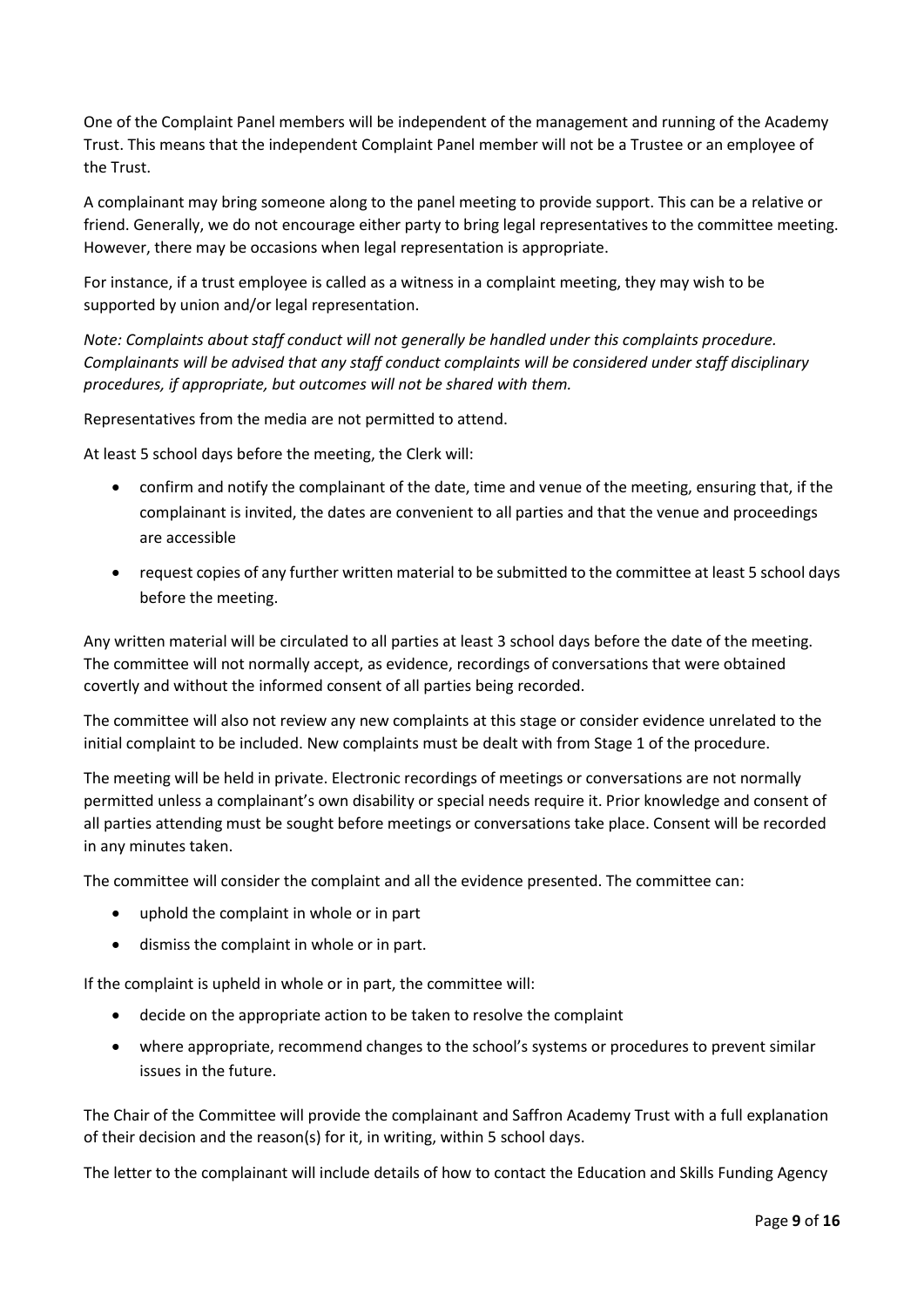(ESFA) if they are dissatisfied with the way their complaint has been handled by Saffron Academy Trust.

The response will detail any actions taken to investigate the complaint and provide a full explanation of the decision made and the reason(s) for it. Where appropriate, it will include details of actions Saffron Academy Trust will take to resolve the complaint.

The panel will ensure that those findings and recommendations are sent by electronic mail or otherwise given to the complainant and, where relevant, the person complained about. Furthermore, they will be available for inspection on the school premises by the proprietor and the head teacher.

A written record will be kept of all complaints, and of whether they are resolved at the preliminary stage or proceed to a panel hearing, along with what actions have been taken, regardless of the decision.

All correspondence statements and records relating to individual complaints will be kept confidential, except where the Secretary of State or a body conducting an inspection under section 109 of the 2008 Act requests access to them.

#### **Next Steps**

If a complaint has completed the procedures in the complaints procedure and the person making the complaint remains dissatisfied, they have a right to refer their complaint to the ESFA. They may only be able to help if you are unable to complain, or are not satisfied with how the academy handles your complaint, because the academy:

- does not have a complaints procedure
- did not provide a copy of its complaints procedure when requested
- does not have a procedure that complies with statutory regulations
- has not followed its published complaints procedure
- has not allowed its complaints procedure to be completed

The ESFA will not normally reinvestigate the substance of complaints or overturn any decisions made by Saffron Academy Trust. They will consider whether Honywood School has adhered to education legislation and any statutory policies connected with the complaint and whether they have followe[d Part 7 of the](http://www.legislation.gov.uk/uksi/2010/1997/schedule/1/made)  [Education \(Independent School Standards\) Regulations 2014.](http://www.legislation.gov.uk/uksi/2010/1997/schedule/1/made)

The complainant can refer their complaint to the ESFA online at[: www.education.gov.uk/contactus,](http://www.education.gov.uk/contactus) by telephone on: 0370 000 2288 or by writing to:

Academy Complaints and Customer Insight Unit Education and Skills Funding Agency Cheylesmore House 5 Quinton Road Coventry CV1 2WT

# **Policy on the Management of Unreasonable and/or Persistent Complainant Behaviour**

Saffron Academy Trust is committed to dealing with all complaints fairly and impartially, and to providing a high quality service to those who complain. We will not normally limit the contact complainants have with the school. However, we do not expect our staff to tolerate unacceptable behaviour and will take action to protect staff from that behaviour, including that which is abusive, offensive or threatening.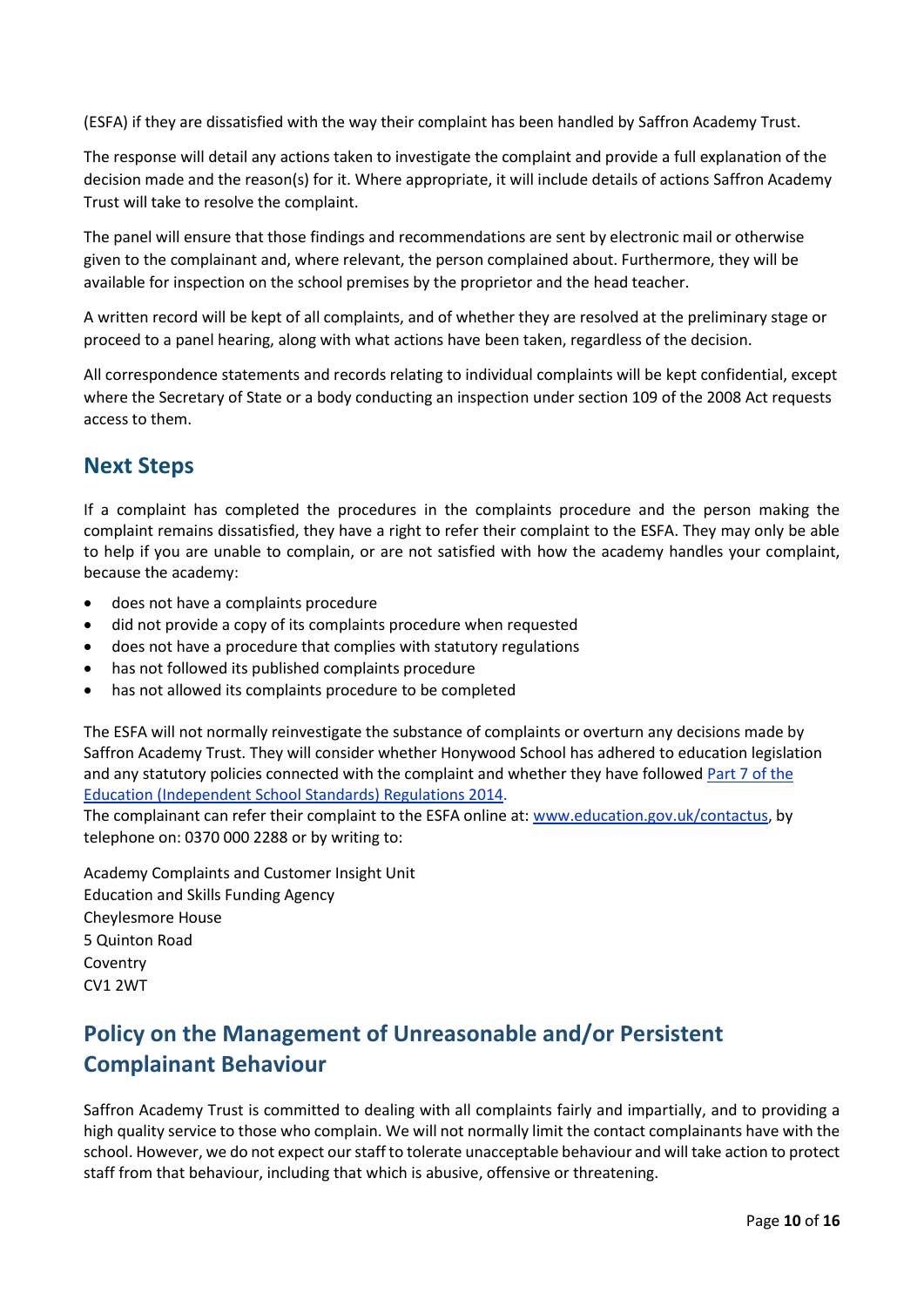Saffron Academy Trust defines unreasonable and unreasonably persistent complainants as '*those who, because of the frequency or nature of their contacts with the Trust or any of the schools within the Trust, hinder our consideration of their or other people's complaints*'.

A complaint may also be considered unreasonable if the person making the complaint does so either face-toface, by telephone or in writing or electronically: -

- maliciously;
- aggressively;
- using threats, intimidation or violence;
- using abusive, offensive or discriminatory language;
- knowing it to be false;
- using falsified information;
- publishing unacceptable information in a variety of media such as in social media websites and newspapers.

For further information please refer to the SAT policy on the Management of Unreasonable and/or Persistent Complainant Behaviour.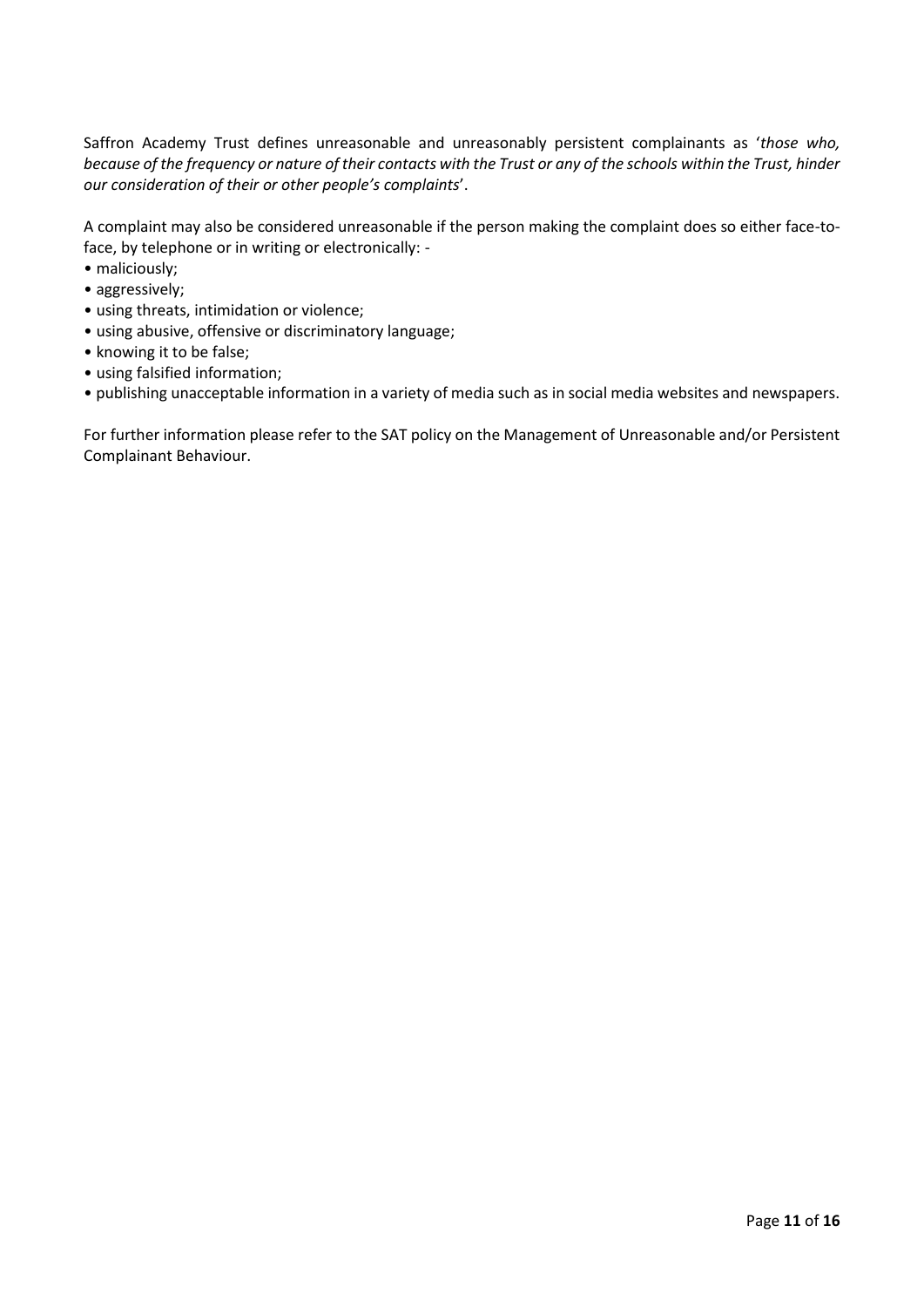# **Complaint Form**

Please complete and return to Miss Hannah Giles (the Clerk to the Governing Body) who will acknowledge receipt and explain what action will be taken.

| Your name:                                                                                        |
|---------------------------------------------------------------------------------------------------|
| Learner's name (if relevant):                                                                     |
| Your relationship to the learner (if relevant):                                                   |
| <b>Address:</b>                                                                                   |
|                                                                                                   |
| Postcode:                                                                                         |
| Day time telephone number:                                                                        |
| <b>Evening telephone number:</b>                                                                  |
| <b>Email address:</b>                                                                             |
| Please give details of your complaint, including whether you have spoken to anybody at the school |
| about it.                                                                                         |
|                                                                                                   |
|                                                                                                   |
|                                                                                                   |
|                                                                                                   |
|                                                                                                   |
|                                                                                                   |
|                                                                                                   |
|                                                                                                   |
|                                                                                                   |
|                                                                                                   |
|                                                                                                   |
|                                                                                                   |
|                                                                                                   |
|                                                                                                   |
|                                                                                                   |
|                                                                                                   |
|                                                                                                   |
|                                                                                                   |
|                                                                                                   |
|                                                                                                   |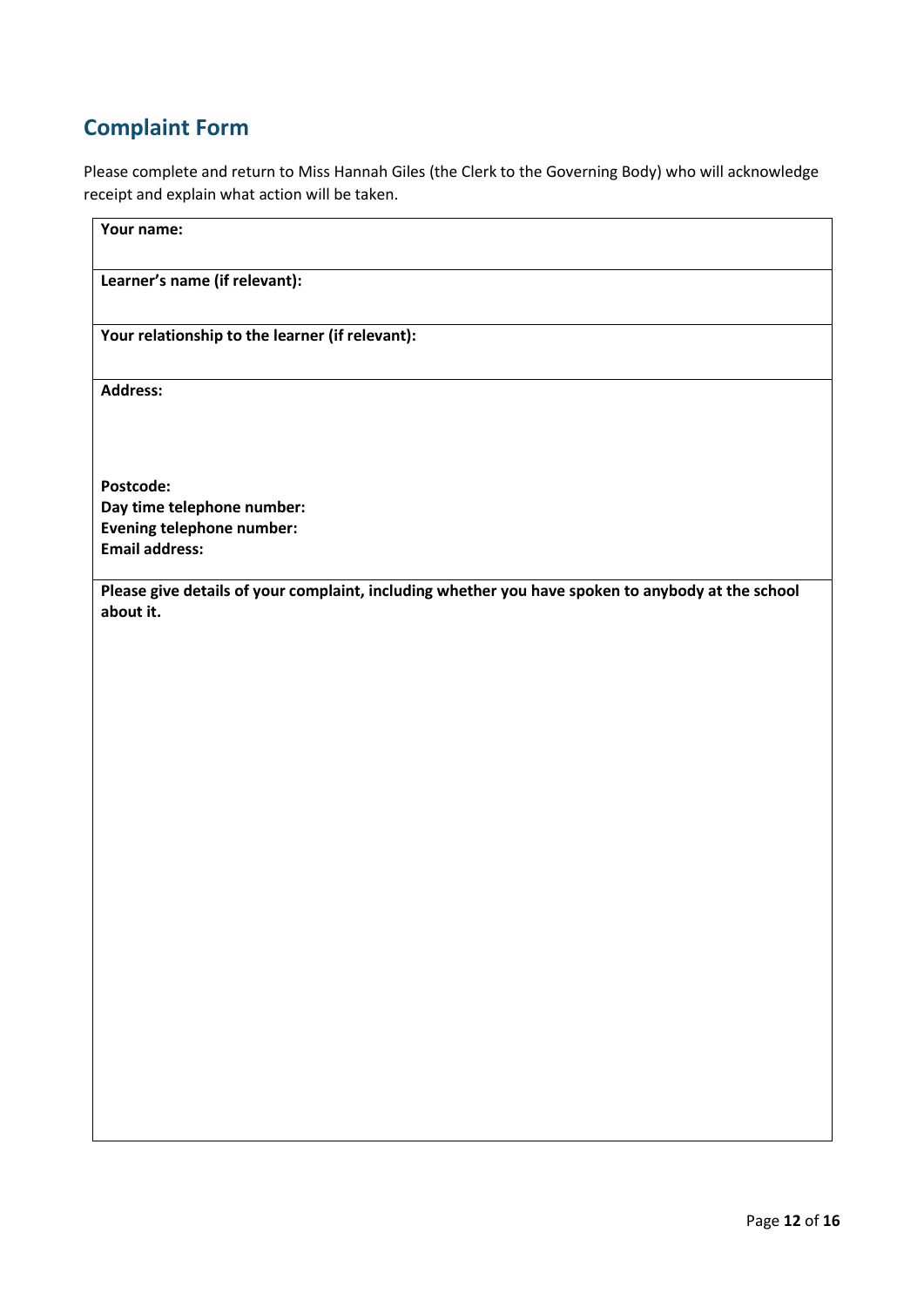**What actions do you feel might resolve the problem at this stage?**

**Are you attaching any paperwork? If so, please give details.**

#### **Signature:**

**Date:**

**Official use**

**Date acknowledgement sent:**

**By who:** 

**Complaint referred to:**

**Action taken:** 

**Date:**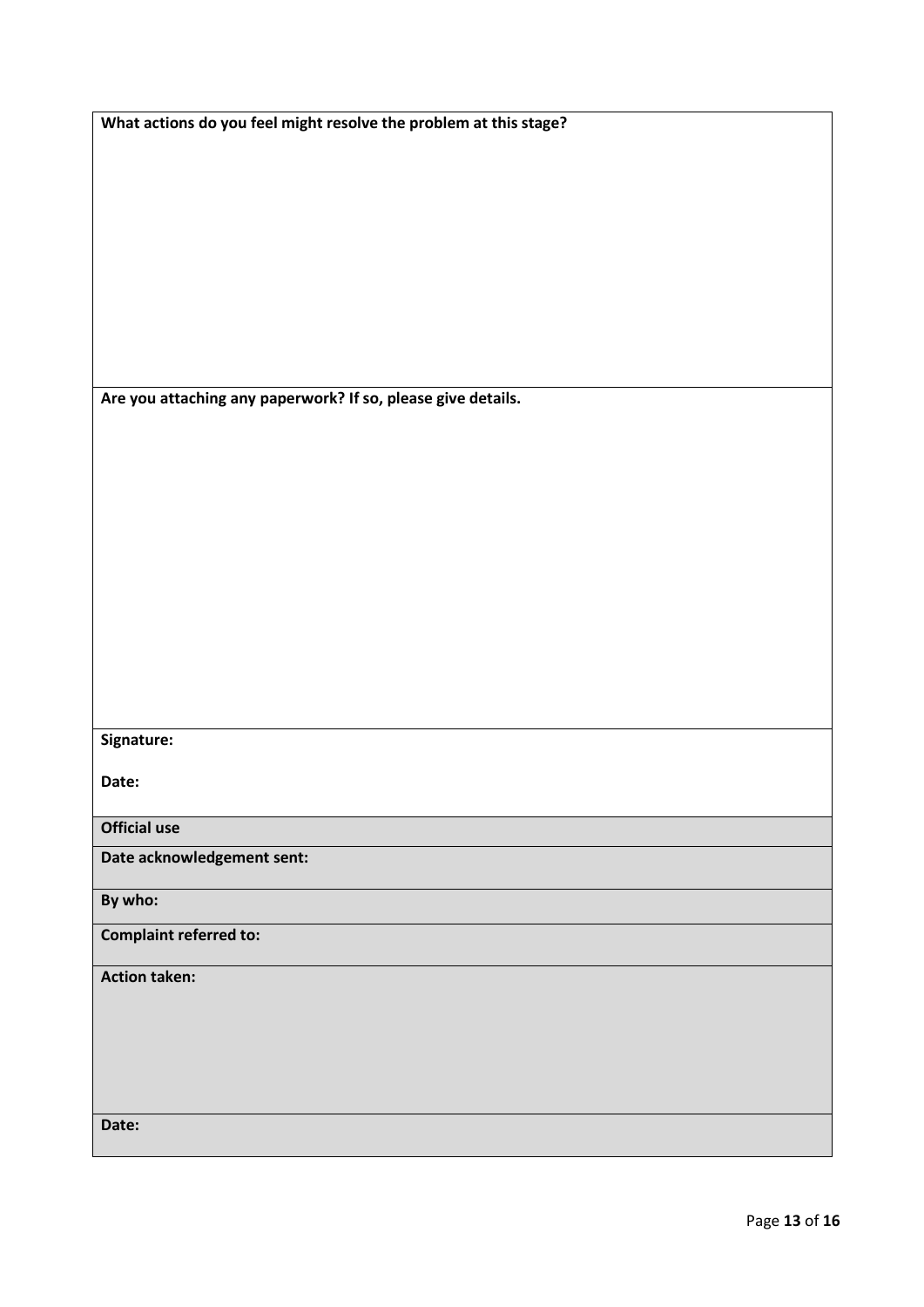### **Roles and Responsibilities**

#### Complainant

The complainant will receive a more effective response to the complaint if they:

- explain the complaint in full as early as possible
- co-operate with the school in seeking a solution to the complaint
- respond promptly to requests for information or meetings or in agreeing the details of the complaint
- ask for assistance as needed
- treat all those involved in the complaint with respect
- refrain from publicising the details of their complaint on social media and respect confidentiality.

#### Investigator

The investigator's role is to establish the facts relevant to the complaint by:

- providing a comprehensive, open, transparent and fair consideration of the complaint through:
	- $\circ$  sensitive and thorough interviewing of the complainant to establish what has happened and who has been involved
	- o interviewing staff and children/young people and other people relevant to the complaint
	- $\circ$  consideration of records and other relevant information
	- o analysing information
- liaising with the complainant and the complaints co-ordinator as appropriate to clarify what the complainant feels would put things right.

The investigator should:

- conduct interviews with an open mind and be prepared to persist in the questioning
- keep notes of interviews or arrange for an independent note taker to record minutes of the meeting
- ensure that any papers produced during the investigation are kept securely pending any appeal
- be mindful of the timescales to respond
- prepare a comprehensive report for the Headteacher or complaints committee that sets out the facts, identifies solutions and recommends courses of action to resolve problems.
- The Headteacher or complaints committee will then determine whether to uphold or dismiss the complaint and communicate that decision to the complainant, providing the appropriate escalation details.

#### Complaints Co-ordinator

*(this could be the Headteacher or CEO / designated complaints governor or trustee or other staff member providing administrative support)*

The complaints co-ordinator should:

• ensure that the complainant is fully updated at each stage of the procedure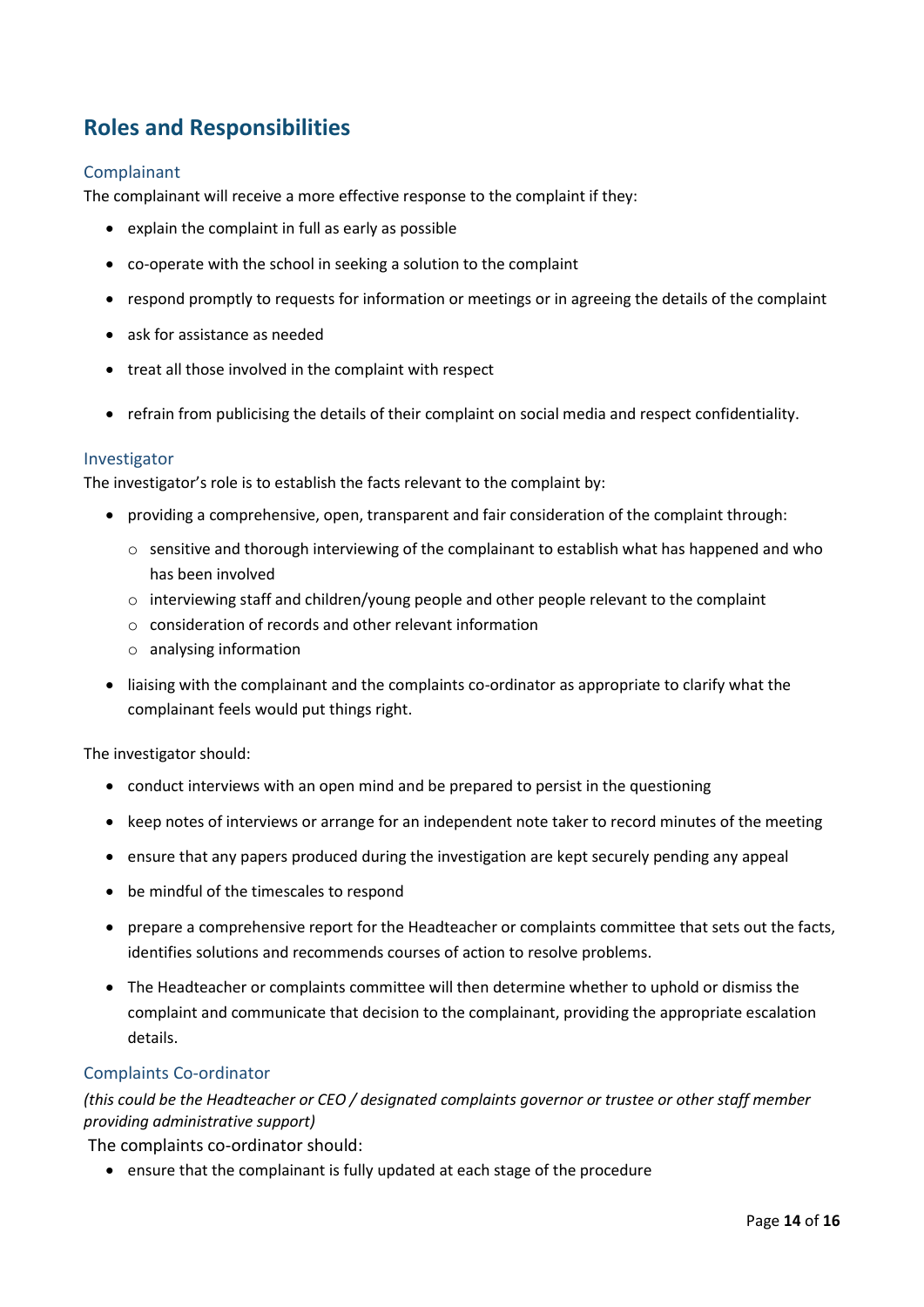- liaise with staff members, Headteacher, CEO, Chair of Governors, Chair of Trust or the Clerk and to ensure the smooth running of the complaints procedure
- be aware of issues regarding:
	- o sharing third party information
	- $\circ$  additional support. This may be needed by complainants when making a complaint including interpretation support or where the complainant is a child or young person
- keep records.

#### Clerk to the Governing Body / Trust Board

The Clerk is the contact point for the complainant and the committee and should:

- ensure that all people involved in the complaint procedure are aware of their legal rights and duties, including any under legislation relating to school complaints, education law, the Equality Act 2010, the Freedom of Information Act 2000, the Data Protection Act (DPA) 2018 and the General Data Protection Regulations (GDPR)
- set the date, time and venue of the meeting, ensuring that the dates are convenient to all parties (if they are invited to attend) and that the venue and proceedings are accessible
- collate any written material relevant to the complaint (for example: stage 1 paperwork, school and complainant submissions) and send it to the parties in advance of the meeting within an agreed timescale
- record the proceedings
- circulate the minutes of the meeting
- notify all parties of the committee's decision.

#### Committee Chair

The committee's chair, who is nominated in advance of the complaint meeting, should ensure that:

- both parties are asked (via the Clerk) to provide any additional information relating to the complaint by a specified date in advance of the meeting
- the meeting is conducted in an informal manner, is not adversarial, and that, if all parties are invited to attend, everyone is treated with respect and courtesy
- complainants who may not be used to speaking at such a meeting are put at ease. This is particularly important if the complainant is a child/young person
- the remit of the committee is explained to the complainant
- written material is seen by everyone in attendance, provided it does not breach confidentiality or any individual's rights to privacy under the DPA 2018 or GDPR.

If a new issue arises it would be useful to give everyone the opportunity to consider and comment upon it; this may require a short adjournment of the meeting

• both the complainant and the school are given the opportunity to make their case and seek clarity, either through written submissions ahead of the meeting or verbally in the meeting itself